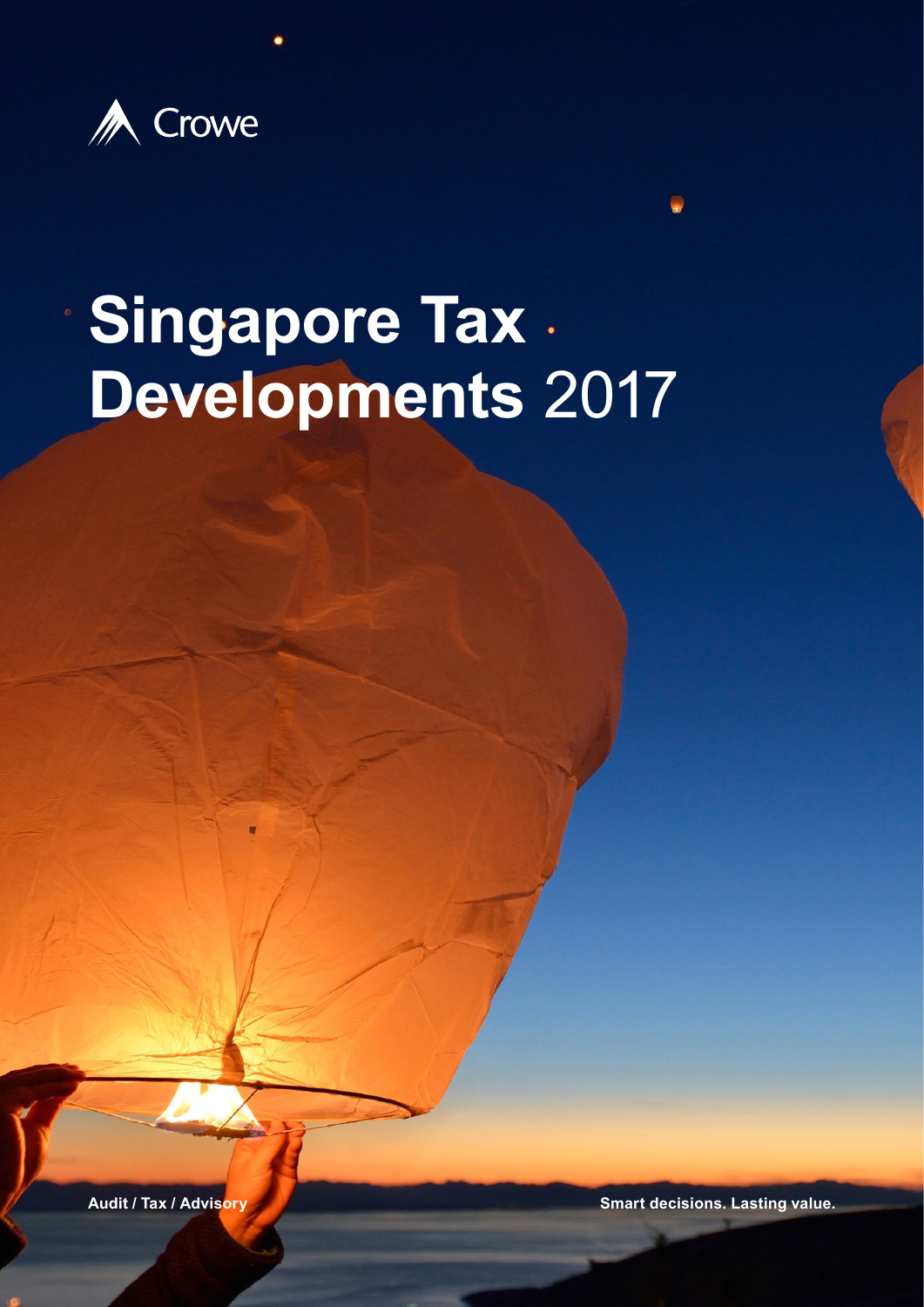**As we look forward to 2018, we examine some tax developments in 2017 that businesses need to take note of as they plan for the coming new year. While there are many in this respect, we have selected some of the developments that we consider as noteworthy for your reference.** 

## **New Reporting of Related Party Transactions to Take Effect from YA2018**

With effect from Year of Assessment 2018, IRAS will be introducing a new Related Party Transactions (RPT) reporting requirement for companies. A new form ("RPT Form") must be completed by companies if the value of RPT is in excess of S\$15 million for the relevant Year of Assessment and submitted together with the Form C.

The value of RPT (as reported in the audited accounts) is the aggregate of the following:

1. All amounts of RPT as disclosed in the Income Statement, excluding compensation remunerated to key management personnel and dividends; and

2. Year-end balances of loans and non-trade amounts owing to/from all related parties.

The values of these categories of RPT are to be reported:

- Sales and purchases of goods
- Services income and expenses
- Royalty and licence fee income and expense
- Interest income and expense
- Other income and expense
- Year-end balances of loans and non-trade amounts

## **New IRAS e-Tax Guide on Customer Accounting for Prescribed Goods**

The Inland Revenue Authority of Singapore (IRAS) issued a new GST e-Tax Guide on "Customer Accounting for Prescribed Goods" ("GST e-Tax Guide) on 15 September 2017.

In this guide, IRAS has indicated that customer accounting for certain prescribed goods will be implemented with effect from 1 January 2019. The purpose of introducing customer accounting is to prevent the loss of GST revenue under fraudulent schemes

whereby the sellers abscond with the GST amounts that they have collected from customers but businesses further down the supply chain continue to claim the input tax.

Normally, a supplier of taxable goods and services will account for the output tax. However, under customer accounting, the responsibility to account for the output tax on taxable supplies is shifted from the supplier to the customer. Customer accounting is only applicable to prescribed goods which are defined in the GST e-Tax Guide as mobile phones, memory cards and off-the-shelf software.

Customer accounting shall apply on any local sale of prescribed goods made to a GST-registered customer if the value of the sale (excluding GST) exceeds \$10,000 in a single invoice. The customer in this situation will account for the output GST chargeable on the purchase, on behalf of the supplier. The customer can claim the input tax on this purchase if the relevant conditions for claiming input tax are met. The supplier must state in the tax invoice issued to the customer, the amount of output tax due on the supply for which the customer is required to account for on the supplier's behalf.

The following are specifically excluded from customer accounting:

a) A supply of goods made under the Gross Margin Scheme,

b) A supply of goods made under the Approved Third Party Logistics Company Scheme or Approved Refiner and Consolidator Scheme to an approved/specified person, and

c) A deemed taxable supply of goods arising from the transfer or disposal of goods for no consideration.

A new Section 38A has been inserted into the Goods and Services Tax Act to give effect to customer accounting. For more detailed information on the mechanics of customer accounting, please refer to the GST e-Tax Guide.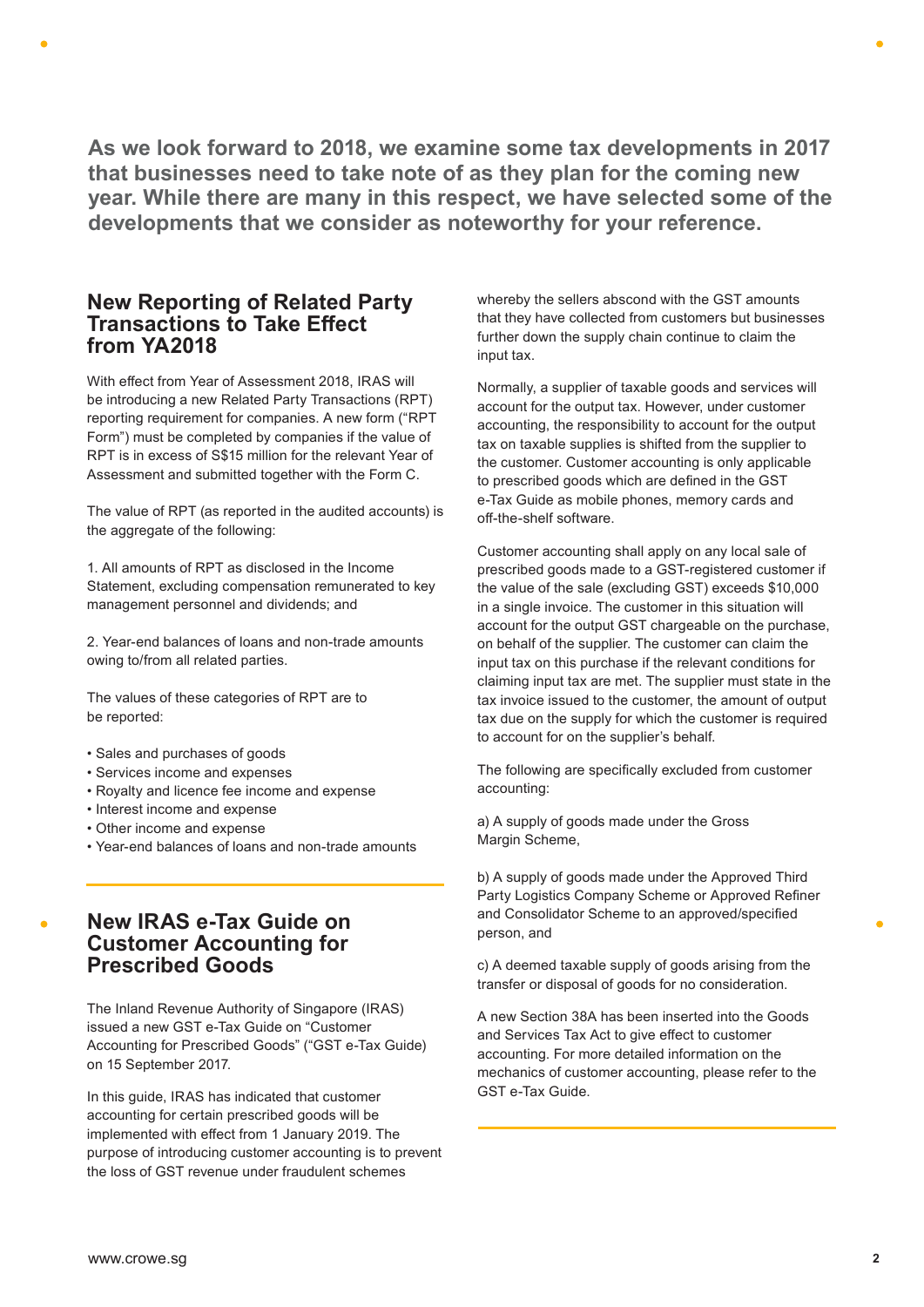## **PIC Scheme to Phase Out in 2018**

The Productivity and Innovation Credit (PIC) scheme will lapse after YA 2018, as announced during Budget 2016. Businesses may still choose to receive cash payout on qualifying expenditures incurred during the basis period of YA 2018.

Here are three important details:

1. Expenditure incurred after the basis period of YA 2018 will not be eligible for PIC benefits. For example, a company with a financial year end of 31 December must incur the qualifying expenditure by 31 December 2017 in order to qualify for the PIC benefits.

2. Eligibility for PIC cash payout is determined based on the date when the expenditure is incurred and not the date of submission of the cash payout application.

3. Businesses can submit their cash payout claims for YA 2018 after the end of the relevant financial quarter, but not later than the income tax filing due date of YA 2018. From 1 August 2016, it is compulsory to e-file the PIC Cash Payout application.

### **IRAS Clarifies When Foreign-Sourced Offshore Income Is Considered Received in Singapore**

The Inland Revenue Authority of Singapore (IRAS) had updated its website on 2 August 2017 on "Taxable and Non-taxable Income" with the addition of new FAQs, clarifying when foreign-sourced offshore income is considered received in Singapore and subject to tax.

IRAS has outlined in one of its updated FAQs, that the transmission of foreign-sourced offshore income by a company from its offshore bank account to the Central Depository Pte Ltd (CDP)'s bank account in Singapore for the payment of one-tier tax exempt dividends to its scripless shareholders, does not constitute income received in Singapore from outside Singapore, and therefore is not taxable.

However, IRAS has highlighted that this non-taxation is subject to the condition that the one-tier tax exempt dividend is paid directly into the CDP's bank's account and does not involve any physical remittance, transmission or bringing of funds into Singapore.

## **IRAS Updates Guidelines on Transfer Pricing**

On 12 January 2017, the Inland Revenue Authority of Singapore (IRAS) released the e-Tax Guide, "Transfer Pricing Guidelines (4th Edition)". The Guide explains IRAS' transfer pricing compliance programme and position regarding various transfer pricing matters and provides taxpayers with guidance on transfer pricing relating to:

• The application of the arm's length principle when transacting with their related parties.

• The application of the arm's length principle for specific transactions, like related party services and loans.

• Maintenance of transfer pricing documentation; and

• Facilities provided under tax treaties to resolve transfer pricing disputes.

In this edition, the revised guidelines make reference to the Base Erosion and Profit Shifting (BEPS) Action Plans 8 – 10 Aligning Transfer Pricing Outcomes with Value Creation and Action Plan 13 Transfer Pricing Documentation. A summary of key changes made by IRAS in this edition of the e-Tax Guide is as follows:

#### **1. Aligning transfer pricing outcomes with value creation**

IRAS has explicitly noted that profits should be taxed where the real economic activities generating the profits are performed and where value is created.

Further, a more robust risk analysis is now required to demonstrate not only that an entity is contractually bearing risks, but also that the entity has the capacity and capability, from both a financial and operational perspective, to assume and manage the specific economically significant risks.

Additional guidance and examples on risk analysis have been provided by IRAS.

#### **2. Safe harbour provisions for intercompany loan transactions**

IRAS has introduced an administrative practice w.e.f. 1 January 2017, whereby a safe harbour interest margin can be applied for cross-border intercompany loans provided or received by a Singapore taxpayer. The interest margin, which will be published on an annual basis, can be applied on all new loans, which are below the S\$15 million threshold.

**(Continued on the next page)**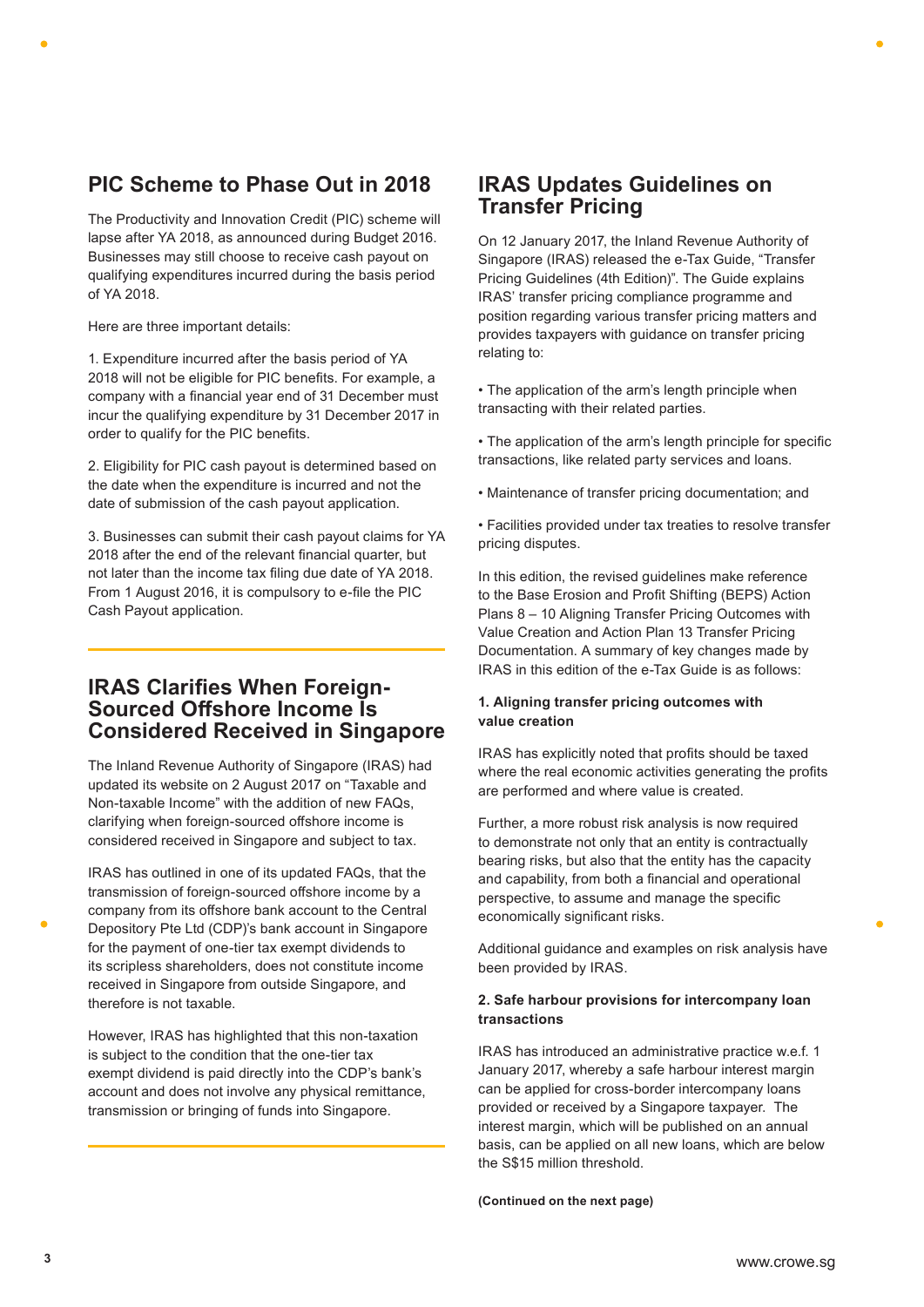#### **3. Enhanced guidance on Advance Pricing Arrangements (APAs)**

The IRAS has clarified that, depending on the facts and circumstances of each request, it may exercise its discretion to vary the number of roll-back years whereas previously the number of roll-back years will generally not exceed two financial years.

Reference has also been made to Action Plan 5 – Countering Harmful Tax Practices More Effectively, taking into Account Transparency and Substance – to outline the framework by which IRAS will exchange information on unilateral APAs with foreign jurisdictions.

#### **4. Enhanced guidance on Mutual Agreement Procedures (MAPs)**

Similar clarifications have also been provided for MAPs. For example, IRAS aims to resolve a MAP case within 24 months from receiving the taxpayer's complete application as well as to consider refunds of any interest and/or penalties that may have already been imposed in a transfer pricing audit during the MAP discussions.

The IRAS has also noted that any negotiation between the IRAS and the foreign competent authority may be challenging if the taxpayer has already chosen to accept the transfer pricing audit settlement with the foreign competent authority.

For further details, please refer to the IRAS e-Tax Guide.

## **Two Key Changes in Compliance Requirements for Companies with up to \$5 million in Annual Revenue.**

To ease the tax filing process and in effort to reduce companies' compliance costs, the Government announced two key changes in compliance requirements for companies with up to \$5 million in annual revenue, in March 2017.

#### **1. Changes to Estimated Chargeable Income (ECI) Filing Requirements**

Companies with financial years ending on or after July 2017 will no longer need to file their ECIs if their annual revenues do not exceed S\$5 million for the financial year, and if their ECIs are nil for the Year of Assessment (YA).

For companies with financial years ending June 2017 and before, the criteria for the ECI waiver remain unchanged i.e. annual revenue being not more than S\$1 million for the financial year, and a nil ECI for the YA.

#### **2. Filing Form C-S: Companies with Annual Revenues Below S\$5 Million to Qualify**

Companies with annual revenues of S\$5 million and below can qualify for Form C-S filing with effect from Year of Assessment (YA) 2017. All other conditions remain unchanged.

For YA 2016 and before, the annual revenue threshold is S\$1 million to qualify for Form C-S filing.

Form C-S is a simplified income tax return for qualifying companies where there is no requirement for submission of tax computations and financial statements to the IRAS.

## **Penalty for Late Submission of GST Returns**

Currently, if a taxable person does not submit the GST return by the applicable due date, a penalty of \$200 applies for each completed month that the taxable person continues not to make the GST return. The total penalty for late filing shall not exceed \$10,000.

With effect from 1 April 2018, if a taxable person does not submit the GST return by the applicable due date, a \$200 penalty shall apply immediately. Thereafter, an additional penalty of \$200 shall apply for each completed month that the taxable person continues not to make the GST return. However, there is no change to the total penalty for late filing i.e. it shall not exceed \$10,000.

## **Digital Economy: Government Studying Necessary Adjustments to GST System**

On 6 November 2017, Minister for Finance, Mr Heng Swee Keat, responded to a Parliamentary question with regards to what the Government's methodology is in streamlining its Goods and Services Tax (GST) system for GST-registered local suppliers and non-GST registered overseas suppliers. This is with respect to the rapid growth of the digital economy, where it is expected that there will be a rise in local businesses and consumers purchasing goods and services from overseas suppliers.

**(Continued on the next page)**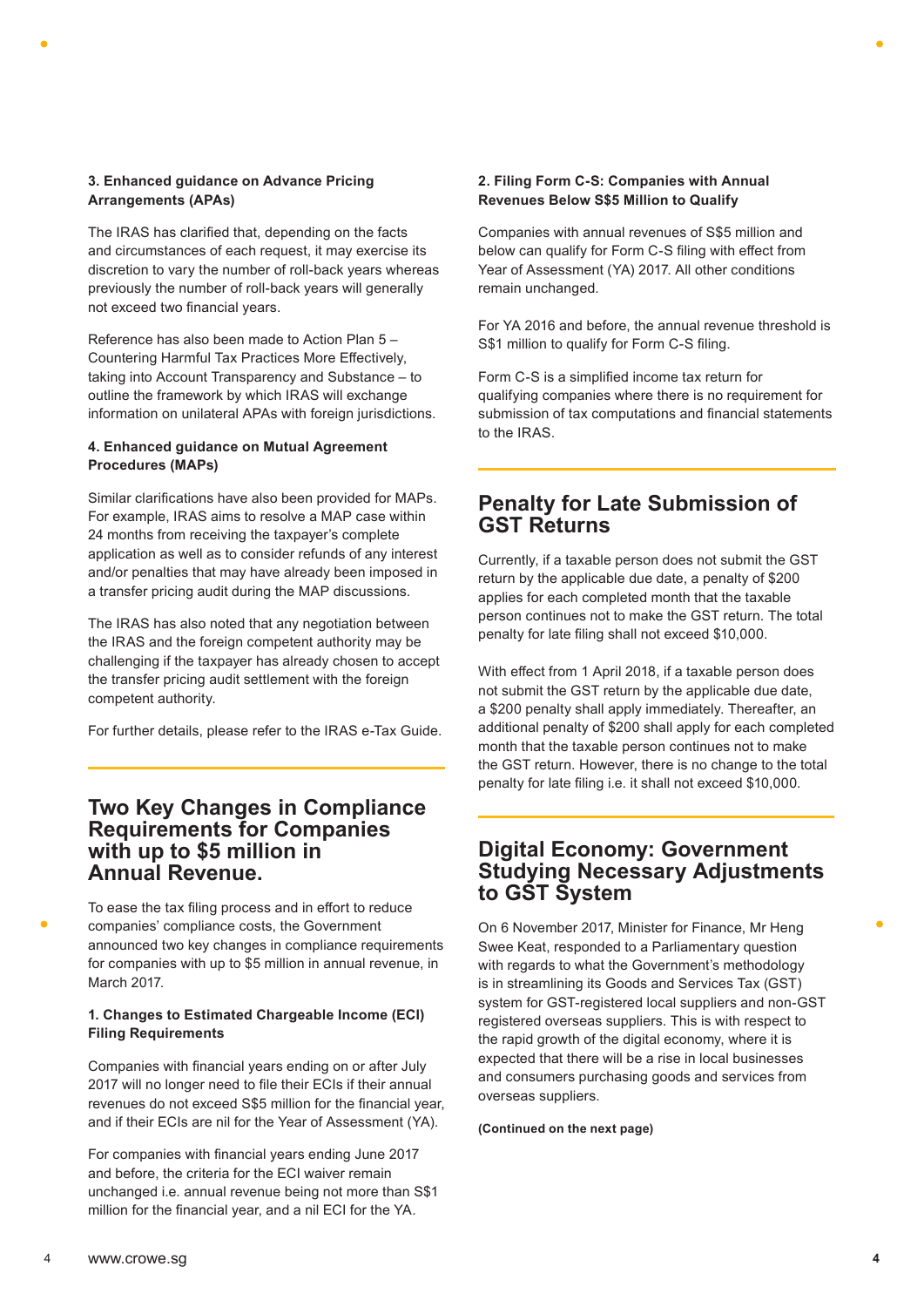Mr Heng replied that the Government is studying how it would make the required adjustments to its GST system to protect local GST-registered business from disadvantage, due to digital-transactions and cross-border trade.

Mr Heng informed that the Inland Revenue Authority of Singapore (IRAS) had launched its consultation papers on the proposed reverse charge and overseas vendor registration regime in May 2017, to gather response and suggestions from various affected stakeholders.

He added that IRAS is preparing to engage with financial institutions and e-commerce and electronic marketplace operators, among others, for various ideas for the cross-border taxation of goods and services in light of the digital economy, and that developments in other countries are also being monitored.

Mr Heng also informed that lead time will be provided for implementation of any measures announced by the Government.

*Source: Ministry of Finance, Singapore*

## **Sale and Purchase Agreements for Shares are Subject to Stamp Duty**

The execution of a Sale and Purchase Agreement (SPA) for shares are subject to stamp duty, effective from 11 March 2017, following the passing of the Stamp Duties (Amendment) Act 2017 on 10 March 2017, with amendments to Section 22 of the Stamp Duties Act (SDA).

Prior to the amendment, stamp duty was payable only on the execution of the instrument of transfer (being the share transfer form), and not on the contracts and agreements for the sale of shares. This in effect brings forward the point at which stamp duty is payable on sales of shares to the execution of the SPA, rather than the transfer of shares that occurs on completion of the agreement.

With the implementation of the new Section 22, stamping must be carried out within 14 days of signing the SPA (if the SPA is executed in Singapore).

Also, should the SPA be conditional upon fulfilment of condition precedents which are not satisfied and completion does not eventually occur, purchasing parties may apply to the Inland Revenue Authority of Singapore for a refund of stamp duties paid. However, there is no assurance or guarantee on the grant of refunds.

Furthermore, SPAs for the sale of scripless shares would now also be stamp dutiable whereas before the amendment, there was typically no stamp duty applicable for the sale of scripless shares since no instrument of transfer was executed for such sale.

#### **Note:**

The above excludes Singapore's tax treaty developments, which will be covered in a separate document.

Unless otherwise indicated, the source of information is the Inland Revenue Authority of Singapore (IRAS).

For further information, please refer to their website at: **www.iras.gov.sg**